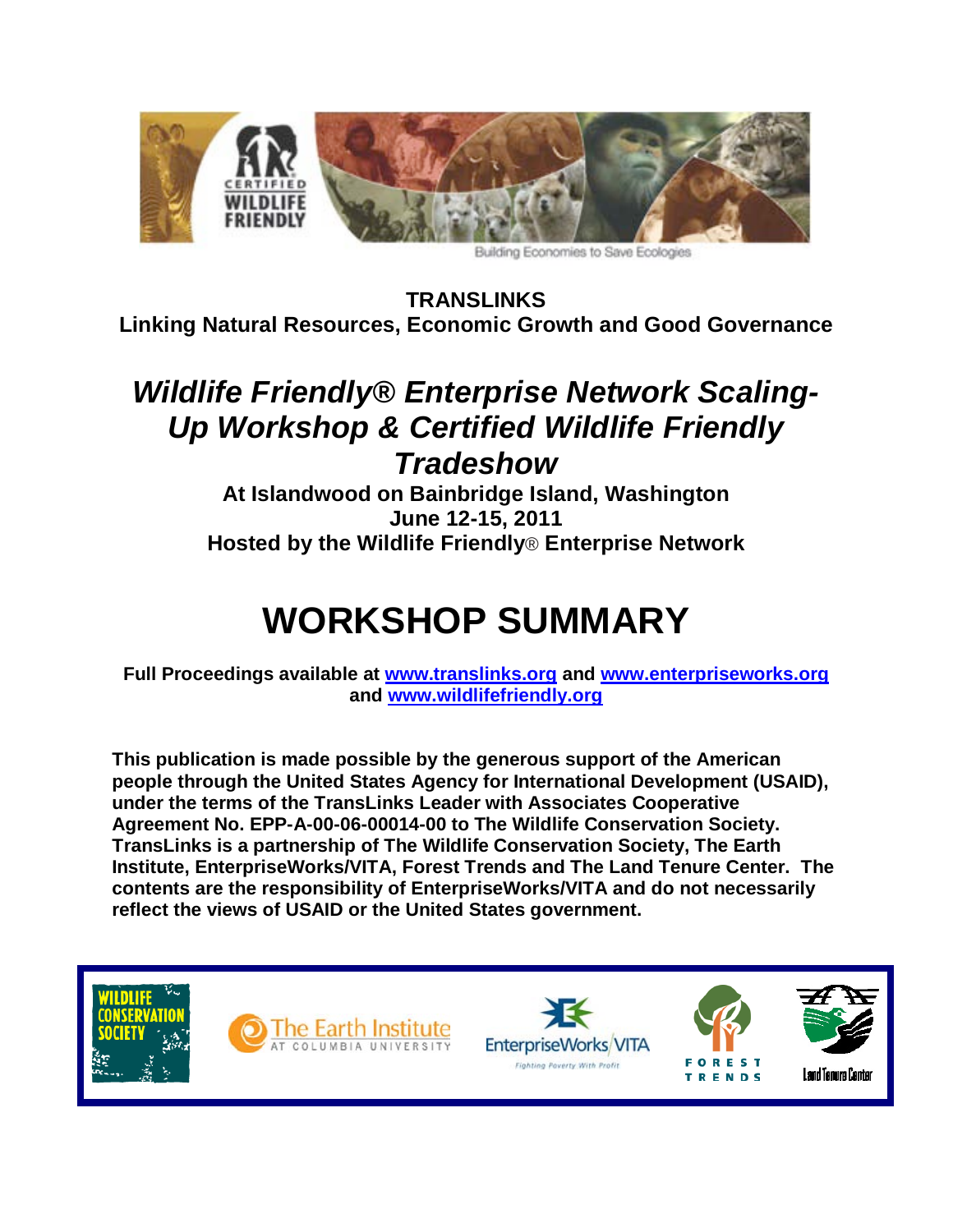# **Wildlife Friendly® Enterprise Network: A Brief History**

In March 2007, 50 experts met at White Oak Conservation Center in Yulee, Florida to share their experiences on promoting an economic and business oriented approach to wildlife conservation linked seamlessly to livelihood improvements in several of the most endangered habitats around the globe. The concept of the Wildlife Friendly® certification and brand were discussed, and a steering committee was chosen to further define the initiative. In late 2007, the steering committee launched the Wildlife Friendly® Enterprise Network (WFEN), and became the Network's initial board.

WFEN is a global community dedicated to the development and marketing of products that conserve threatened wildlife while contributing to the economic vitality of rural communities. In 2009, WFEN became a registered 501(c)(3) nonprofit organization and gained trademark status for the Certified Wildlife Friendly® brand and logo. The expanded WFEN board is made up of private sector and nonprofit professionals, who manage the Network's committee structure. The Certification Committee is responsible for maintaining the brand's certification criteria and process.



After two years of research, peer review, and discussion with leading eco-label programs, WFEN launched Certified Wildlife Friendly® in 2009. Wildlife Friendly® is "an emerging initiative" with the ISEAL Alliance, the global association for social and environmental standards and is a registered eco-label transparency initiative. Wildlife Friendly created a [website,](http://www.wildlifefriendly.org/) a [blog,](http://www.wildlifefriendly.org/media/blog) a [Facebook page,](http://www.facebook.com/#!/pages/Wildlife-Friendly/350073458975?ref=ts) and a [twitter page](http://twitter.com/wfen) to promote its certification and best practices that achieve wildlife conservation while also supporting the people who coexist with wildlife.



As of June 2011 there are eleven enterprises that have been awarded Wildlife Friendly® Certification. These enterprises *protect over 100 endangered species* in Asia, Africa, Latin America and the U.S.; *conserve over eight million hectares* of diverse habitats (wetlands, forests, grasslands); and *benefit over 200,000 people who co-exist with wildlife* through direct ownership, and full or part-time employment. Products include: fibers (yarns and hand made

products); jewelry, apparel and accessories; food and spices; semi-processed ingredients (essential oils, herbs); handmade paper; and green energy products. These products are sold in local, regional and export markets. Certified Wildlife Friendly® products are being featured by Whole Foods, Aveda, S&D Group, among other top retail outlets working to provide quality products to their customers while promoting conservation and community development.



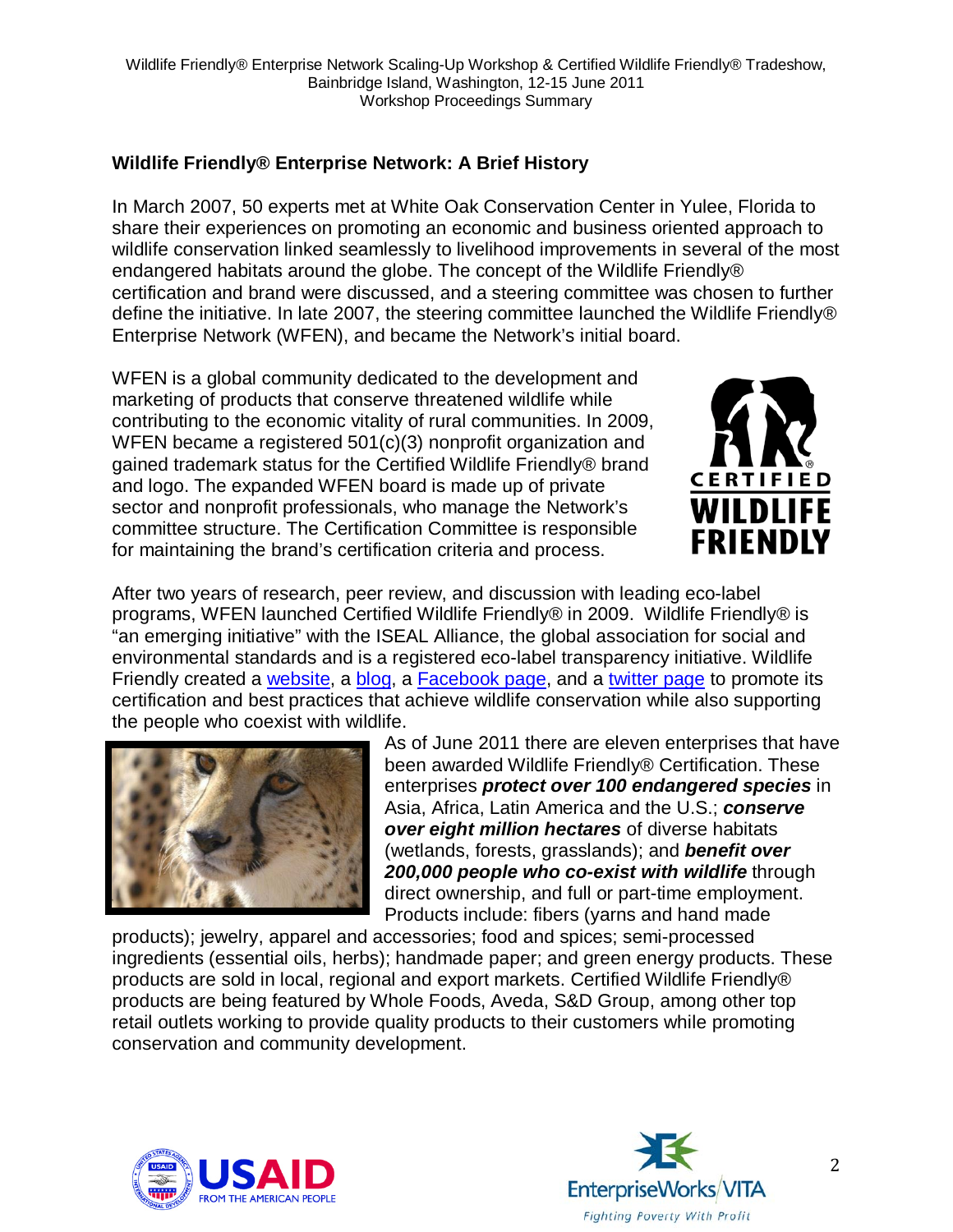# **Where Wildlife Friendly® is Now**

The map below illustrates the location of the eleven Certified Wildlife Friendly® enterprises, all located in unique ecosystems and spread out over four continents.

Currently WFEN is working to expand the marketing options for Wildlife Friendly® Products and in an attempt to do so, has participated and displayed products at Zoos & Aquaria Committing to Conservation (ZACC) events, as well as Sustainable Brands International. WFEN also continues to act as a Trust



Provider for World of Good by eBay.

As well as providing continual support to these enterprises, WFEN has several ongoing educational efforts, including producing research publications<sup>[1](#page-2-0)</sup>; presenting to NGOs, donors, and businesses; one-on-one technical assistance to communities seeking certification; partnerships with Universities and the sharing of best practices.

#### **Workshop Overview**

The Wildlife Friendly® Enterprise Network Scaling-Up Workshop and Certified Wildlife Friendly® Tradeshow were held June 12 to 15, 2011 on Bainbridge Island, Washington. Hosted by the Wildlife Friendly® Enterprise Network (WFEN), EnterpriseWorks/VITA and Translinks and supported by USAID and WFEN, the workshop included 44 people from around the world and the United States representing industry, donors, conservation groups, NGOs, media, and certified wildlife friendly enterprises.

The Workshop objectives were to:

■ Learn about Wildlife Friendly® certified enterprises successful conservation and poverty alleviation approaches;

http://www.wildlifefriendly.org/docs/GreenMarketingTrendsTool -%2010-23-09.pdf and "New and Evolving Web Based Marketing Trends" is available from: [http://www.wildlifefriendly.org/docs/MarketOutletsTool\\_-%2011-5-09.pdf](http://www.wildlifefriendly.org/docs/MarketOutletsTool_-%2011-5-09.pdf)





<span id="page-2-0"></span> <sup>1</sup> "Green Marketing Trends" is available from: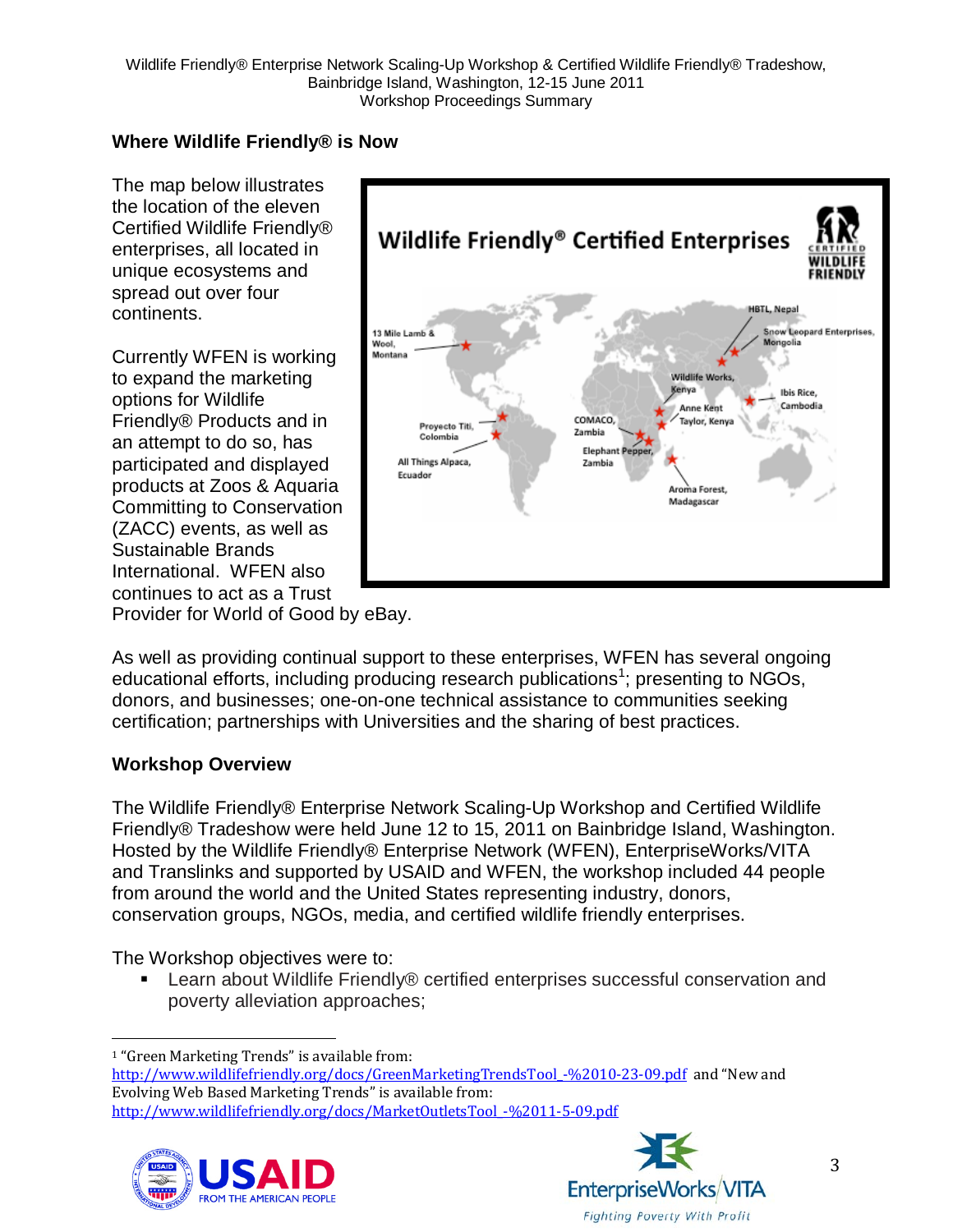- Explore partnership options for joining and expanding the Wildlife Friendly® mission;
- Attend the Wildlife Friendly® tradeshow to see how companies can start sourcing Certified Wildlife Friendly products and services; and
- Join in the process of building a Wildlife Friendly® future!

The workshop included both meeting and interactive events in order to provide a dynamic setting for interaction among the participants and grow WFEN and Certified Wildlife Friendly®. A Wildlife Friendly® film festival featuring productions from the

certified companies; the keynote address and discussion with Ben Packard of Starbuck; presentations from 10 of the 11 Certified Wildlife Friendly<sup>®</sup> Enterprises; industry and partners panels; and a Wildlife Friendly® products tradeshow allowed new members to learn about WFEN's progress and founding members to

gain insights from fresh perspectives.

The workshop allowed Certified Wildlife Friendly® enterprises



**Photo courtesy of Franco Lanzi** The Wildlife Friendly® Board and Advisory Committee with Ben Packard, Vice President of Global Responsibility for Starbucks at Islandwood, Bainbridge Island, Washington. Left to Right: Terry Blumer, Julie Stein, David Bell, Ann Koontz, Abigail Breuer, Steven DuPuis, Helen Crowley, Ray Victurine, Laurel Neme and Ben Packard.

from Asia (Nepal, Cambodia, Mongolia), Africa (Madagascar, Zambia, Namibia, Kenya), South America (Columbia, Ecuador), and the United States (Montana) to come together for the first time to exchange experiences in wildlife protection and enterprise development involving local communities. Examples of learning included discussions on common enterprise development issues by sector, in particular wool products for three of the certified companies, and strategies for non-lethal predator and elephant control to project livestock and crops.

Participation from the private sector included the keynote address by Ben Packard of Starbucks and panel discussions with industry representatives from: Aveda Estee Lauder, Pacific Natural Foods, Alter Eco Americas, Lava Lake Lamb, The GreaterGood Network and the Association of Zoos and Aquariums (gift shop sourcing). In both the formal panels and throughout the workshop the private sector partners' perspectives on





4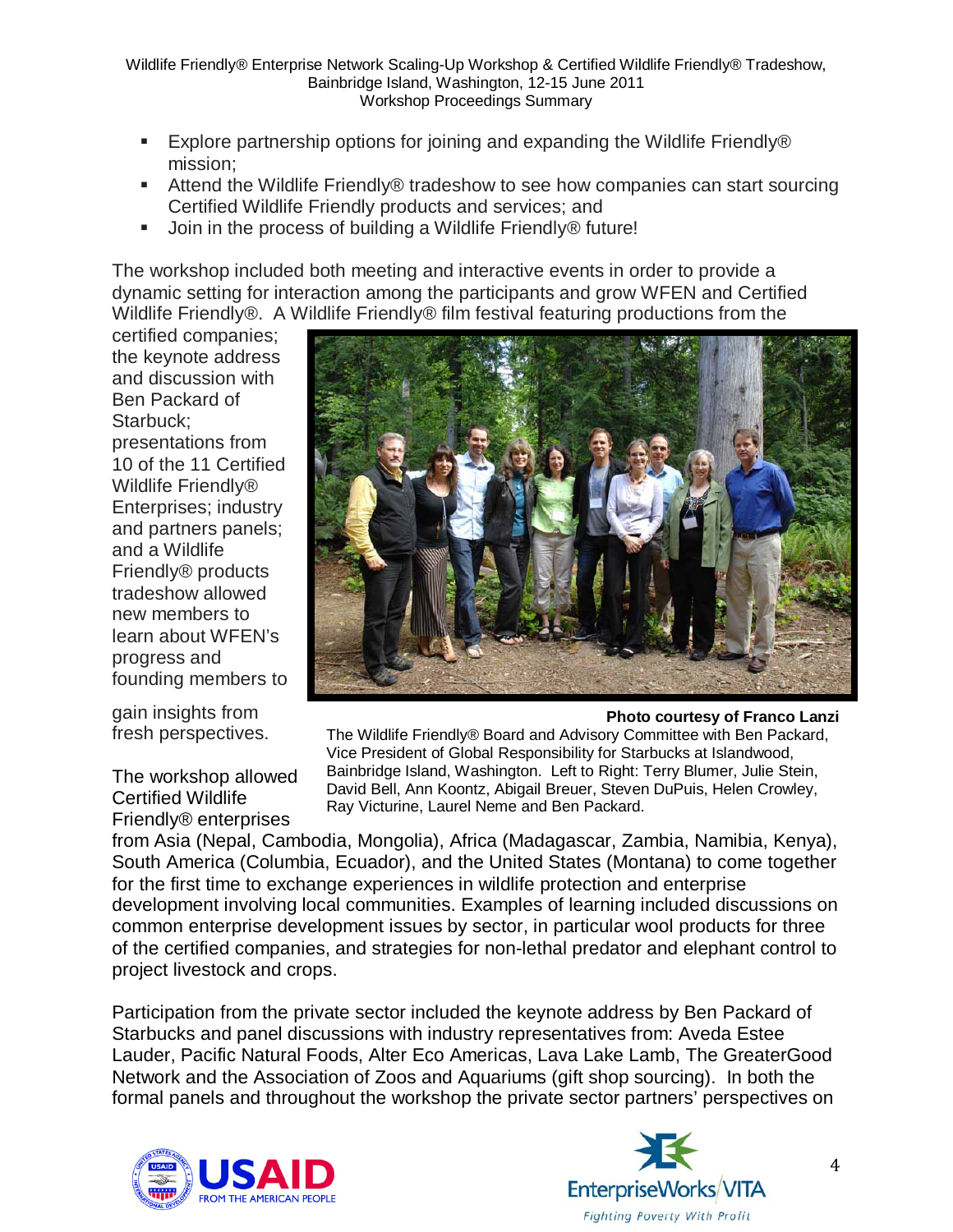product sourcing, positioning with customers and general product advising were essential to incorporating market trends into the Wildlife Friendly® enterprises development efforts as well as forging partnerships for promoting Wildlife Friendly® products.

The inclusion of founding and new WFEN members from diverse backgrounds allowed the group to look critically at next steps to grow and expand the Wildlife Friendly® Mission. Recommendations from all the participants were collected and discussed so that the Wildlife Friendly® board can take tangible steps to include more habitat and species, grow sales for Wildlife Friendly® products, and expand best practices in conservation that is building economies to save ecologies. Top recommendations centered around the themes of expanding marketing assistance and PR for the Wildlife Friendly® products as well as facilitating an ongoing mechanism for the certified enterprises to stay in touch with each other and exchange learning on wildlife conservation and enterprise development.

#### **Workshop Highlights**

Annex A has highlights from our three major sets of panels – 1) Certified Wildlife Friendly® Enterprise presentations (10 of the 11 enterprises were able to present); 2) Private Industry Panel; and 3) Scaling Up and Building Partnerships Panel. For complete profiles on each of the Certified Wildlife Friendly® enterprises please go to [www.wildlifefriendly.org](http://www.wildlifefriendly.org/)

As an anchor for strategic discussion, Ray Victurine and Ann Koontz gave an overview of the Wildlife Friendly® Conceptual Business Plan and invited input from the participants. The Certified Wildlife Friendly® enterprises tell a complex but inspirational story of communities around the world who coexist with wildlife in wild places while improving their livelihoods. WF market positioning is bolstered by the fact that:

- **Despite the economy consumers are buying "green" and willing to pay a small** premium;
- **Companies are developing sustainable supply chains that deliver positive social &** environmental outcomes;
- Wildlife Friendly® focuses on wildlife, habitat, traceability, business and peoplefocused indicators is innovative in the market;
- Wildlife Friendly® offers businesses reputable, field-based access to cutting edge enterprises practicing wildlife conservation;
- Wildlife Friendly® creates an opportunity to link poverty alleviation goals with protection of critical ecosystem services.

The all volunteer board and technical advisory committee have accomplished much since 2007 and the WFEN standards and  $2<sup>nd</sup>$  party certification process are rigorous. WFEN now seeks to hire an Executive Director who can continue to forge strategic partnerships, expand certification and marketing opportunities, and to ensure the effort is sustainable.



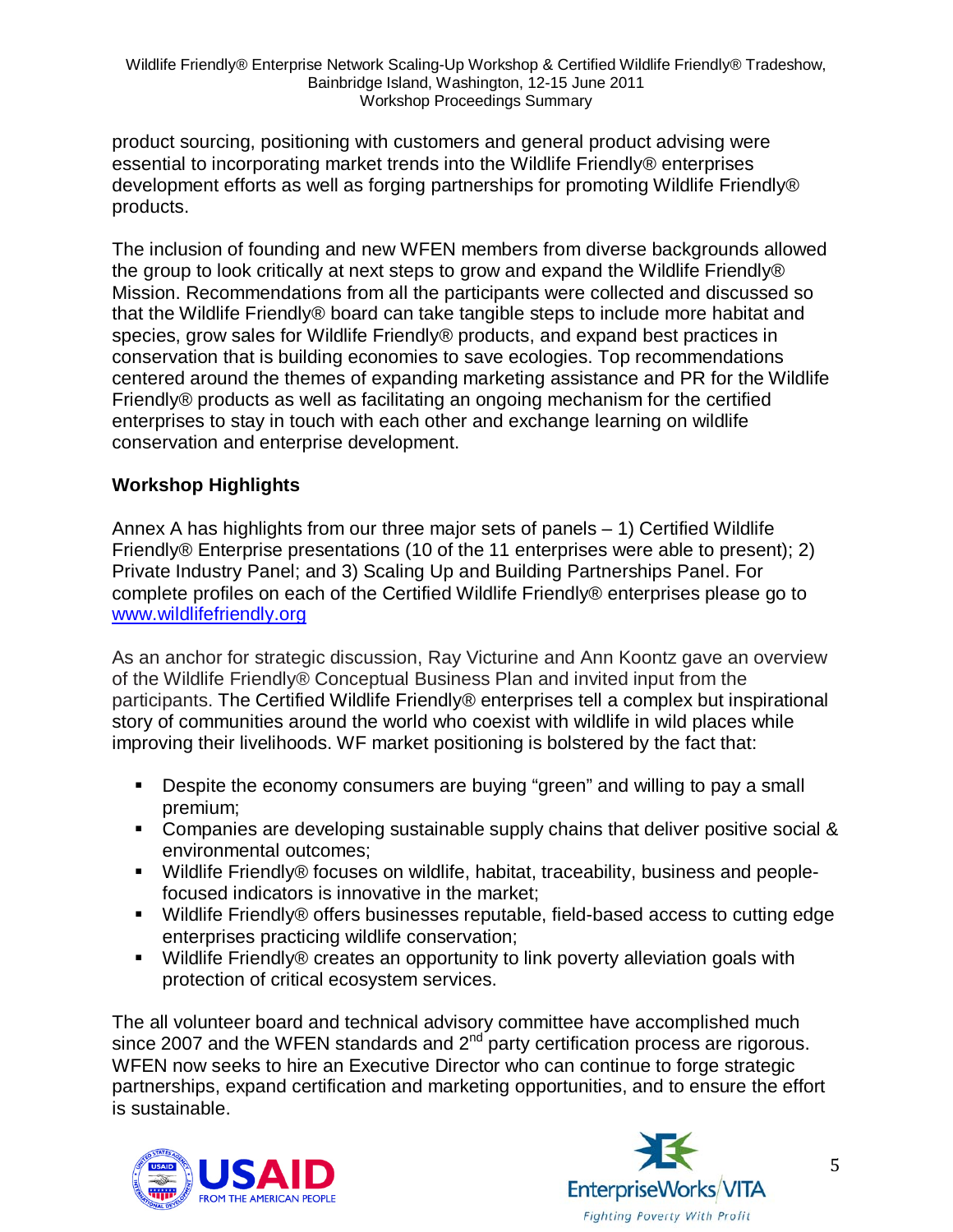#### **Workshop Outcomes**

This input led to the following immediate workshop outcomes:

- The Boards of Keystone Conservation and Wildlife Friendly® voted to 'merge' the Wildlife Friendly® and Predator Friendly® certification labels. Standards will be harmonized and Animal Welfare Approved<sup>[2](#page-5-0)</sup> has offered in kind support to conduct audits for 12 Predator Friendly® producers. This will provide international exposure to Predator Friendly® and will allow Wildlife Friendly® to expand significantly in the US and Canada as well as opening up broader dissemination of conservation animal/wildlife management practices.
- Three Wildlife Friendly® certified fiber enterprises and one potential future Wildlife Friendly® certified fiber project are now in discussion regarding collaboration on products (yarn) and wildlife management best practices.
- Wildlife Friendly® certified fiber project are now in discussion regarding collaboration on products (yarn) and wildlife best practices.
- WFEN Board members have offered in kind internet design services, advice on retail price points to access markets, import/export advice, and marketing advice to certified enterprises.
- Several Wildlife Friendly® producers are now in discussion with potential buyers as a direct result of the workshop.
- WFEN Advisory Committee member Dr. Laurel Neme will be producing five new episodes of her radio show "The Wild Life" focusing on our certified enterprises. Podcasts will be available on The Wild Life's [website](http://www.laurelneme.com/index.php?Itemid=251&id=18&layout=blog&option=com_content&view=section) and selected transcripts will be posted as print interviews on [mongabay.com.](http://www.mongabay.com/)
- WFEN received foundation support from a participant at the workshop.
- Wildlife Friendly® lessons and certification options are being explored by enterprises associated with new WFEN members and follow-up meetings are scheduled for 2011 and 2012.

<span id="page-5-0"></span> <sup>2</sup> http://www.animalwelfareapproved.org/



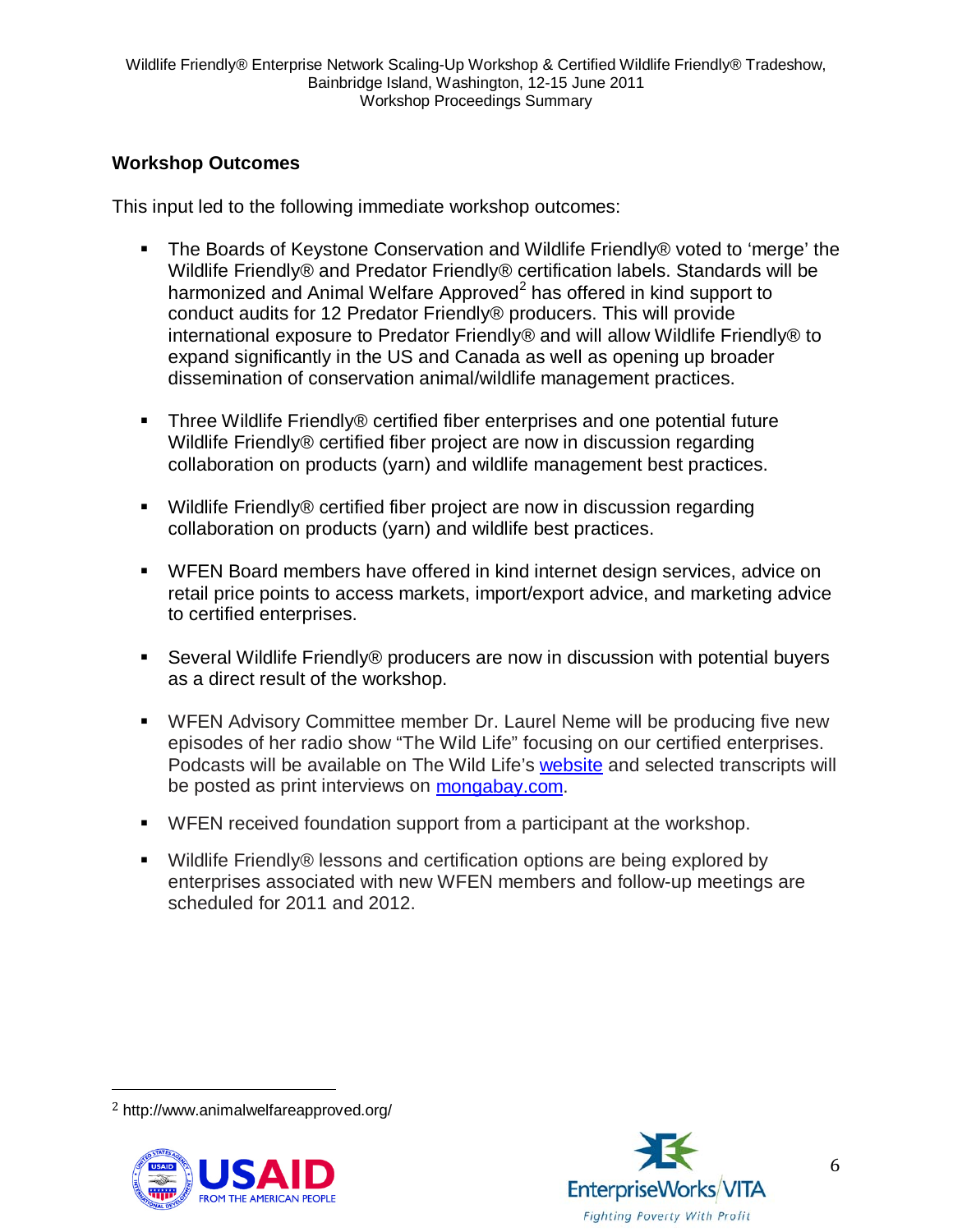#### **ANNEX A – Highlights from Panels** *Certified Wildlife Friendly Enterprises Presentation Panels*

## **1) COMACO, Zambia, Ruth Nabuyanda**



Ruth Bus iku Nab uyan da, WCS/COMACO

The COMACO model replaces environmentally destructive land use and farming practices with practices that promote conservation, food security and livable incomes through market-based incentives while improving farming practices, crop diversity, soil health and increased yields for small scale farmers. A total of 45,415 farmers or 74% of farmers are now able to grow enough grain to reach the next harvest. As a result of these activities farmer's average total household annual income has increased from \$78 to \$220 and levels of snaring & poaching have decreased while

wildlife populations have increased. COMACO sells **grains, peanut butter, and other food products**.



# **2) Ibis Rice, Cambodia, Karen Nielsen**

Sansom Mlup Prey (SMP) was established in 2009 to develop and market wildlife friendly products grown or crafted in communities located in areas of high biodiversity value in Cambodia. Undertaken in partnership with the Wildlife Conservation Society (WCS), Ibis Rice creates new sustainable development pathways for target villages by alleviating poverty without habitat destruction through premium prices for wildlife friendly produce; and by providing access to new markets for small farmers and involving community members in protected area management by piloting methods for resource tenure. Benefits to farmers include an increased income through the premium paid for **Ibis Rice** with a total premium increase of 65% over 3 years. Wildlife sightings have increased and the biggest threat to the endangered Ibis, habitat conversion, is being abated.





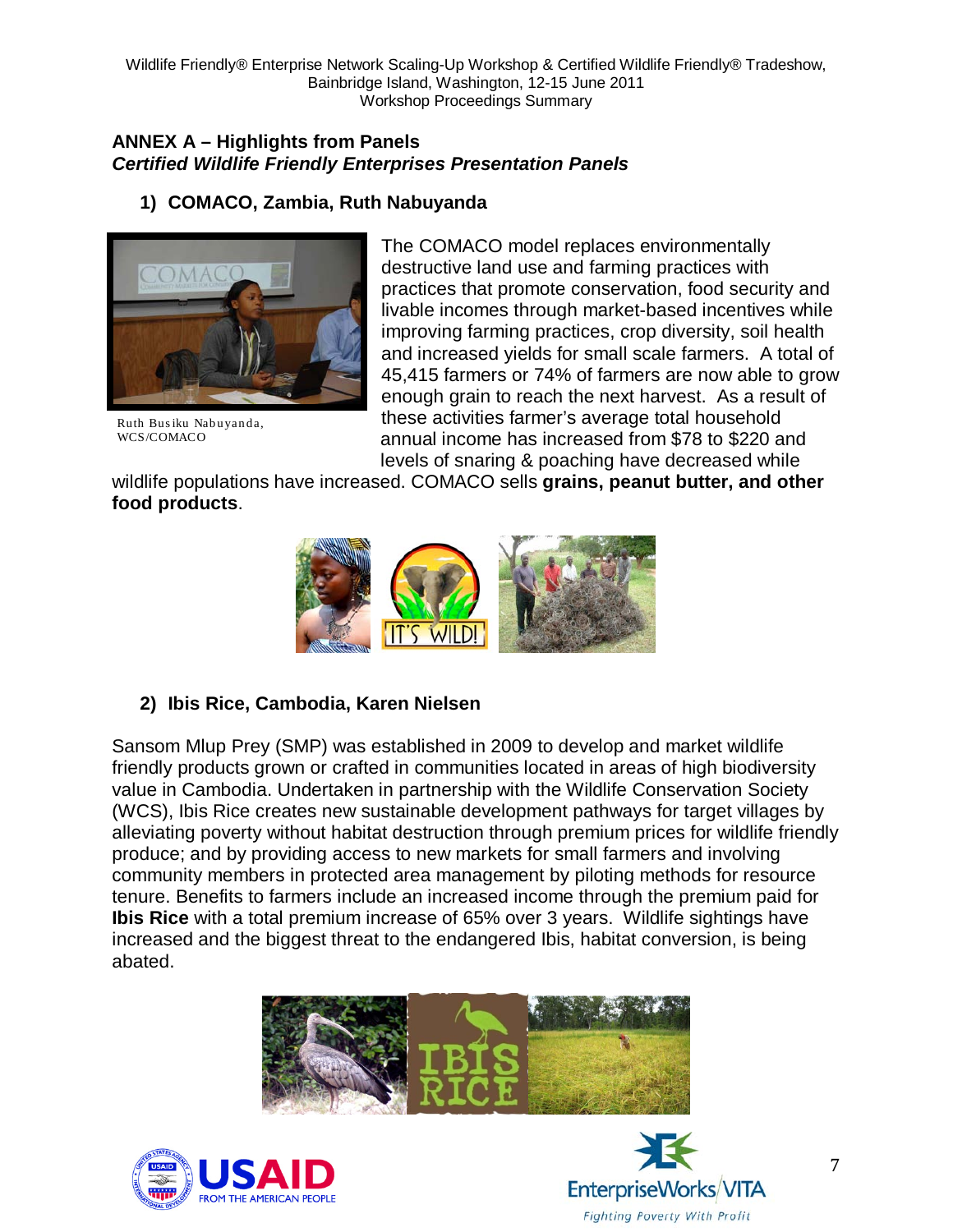#### **3) Aroma Forest, Madagascar, Olivier Behra**

"Man and the Environment" launched Aroma Forest in 2003 to promote **essential oils** production with sustainably collected plants from local communities in Madagascar. These products create an incentive for conservation in a country of both high biodiversity and extreme poverty. Deforestation, fire and other forms of habitat destruction are threatening human communities in Madagascar as well as endangered and endemic species. Aroma Forests' founder, Olivier Behra, has launched a second organization called "Man And Nature" to expand this idea and support other NGOs in the same way with projects now launched in Cameroon, Colombia, Cambodia, Nicaragua, Peru, and Ecuador and the hope is that these new sites will be able to certify Wildlife Friendly® in the future.



# **4) Himalayan Biotrade (HBTL), Nepal, Sushil Gyawali**

HBTL is a natural products processing and marketing company that was formed in 2000 and is owned by a consortium of small community based enterprises across Nepal. HBTL promotes responsible resource management that protects endangered species and maximizes benefits to communities, while producing the highest quality natural products.

HBTL received the Forest Stewardship Council (FSC) certification in 2003 for Non-Timber Forest Products (NTFP) including **essential oils, Nepali handmade paper, bio briquettes, nettle bags** and is the only company in the world that sells FSC certified handmade paper. In addition to the FSC certification HBTL is certified Organic, and is a Wildlife Friendly® Certified company. International buyers of HBTL products include the Aveda Corporation, S&D Aroma UK, CTM Altromercato Italy, SAPAD France and others. In 2010 HBTL generated new income of \$550,000 for the local communities and the company. HBTL works with 7,500 households (about 40,000 people) in 47 community forest user groups who are the managers and users of 35,000 hectares of community forests from which the Certified FSC/organic/Wildlife Friendly® products are sourced. HBTL's work on community forestry plans is helping to protect wild lands that threatened and endangered species rely upon.





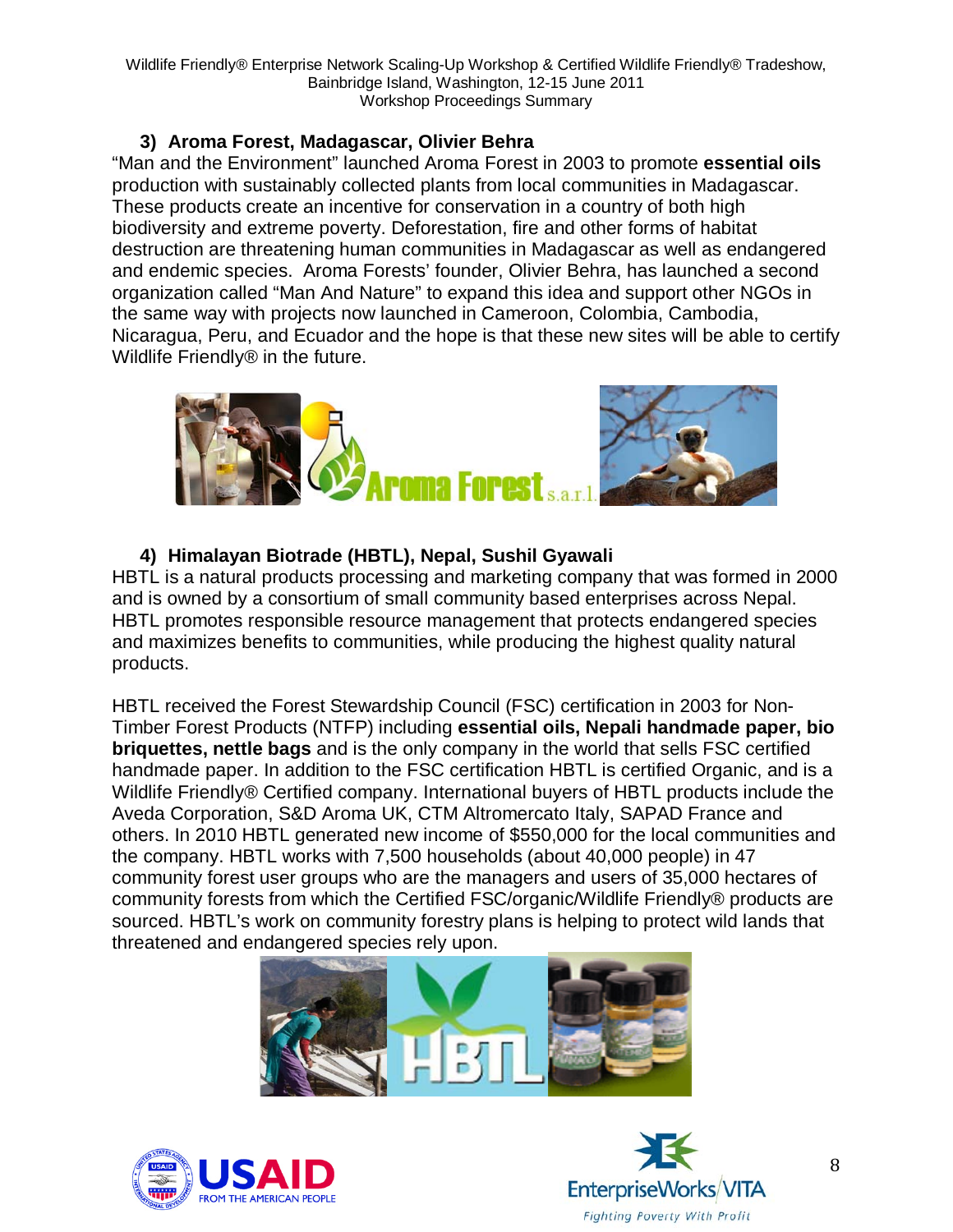# **5) Elephant Pepper, Zambia and Mozambique, Michael Gravina**

Elephant Pepper Development Trust resolves human-wildlife conflict through research, education, and dissemination of community-based problem animal control methods that are safe, low-cost, and effective. Elephant Pepper initially set out to solve a conservation problem by growing chilies, drying them out, crushing them up and applying them to fences in rural areas. Elephants soon learn that the smell of chili means the presence of humans, discomfort and a non-edible crop. The chilies are also used to produce elephant dung briquettes which can be burned in areas where there is human/elephant conflict to ward off elephants. This unique technology is spreading and being adopted in India and across Africa. Small-scale farmers are now growing on a larger scale and elephant pepper specialists are helping farmers to learn low tech elephant deterrent techniques. By purchasing the chilies back from the farmers Elephant Pepper adds value to the chili crop. Elephant Pepper was a cutting edge idea – turning a conservation



Michael Gravina, Elephant Pepper

project into a brand and a business. The challenge is to create a brand and link it to the human and conservation story to create additional value. Elephant Pepper has recently purchased a farm to create scale and has formed African Spices LTD so that there are now both non-profit and commercial arms to the project. Elephant Pepper has also approached Tabasco and proposed to become one of seven chili suppliers in the world for Tabasco. In the process of becoming a supplier to Tabasco the project now employs 128 people for part of the year on the farm and works with an additional 600 small-scale farmers. In 2010 the company produced 54 tons of wet **mashed chilies**.



# **6) Snow Leopard Enterprises, Mongolia, Brad Rutherford**

One of the biggest threats to the snow leopard is retribution killing from herders. Snow leopard range overlaps with human communities so it is essential that people be included in the design of conservation programs if they are to be effective. Villagers who are living on the edge of survival had traditionally earned 50 cents per pound for raw bags of wool. Because of their poverty level they won't tolerate any livestock depredation from snow leopards. To conserve the snow leopard the cats must have



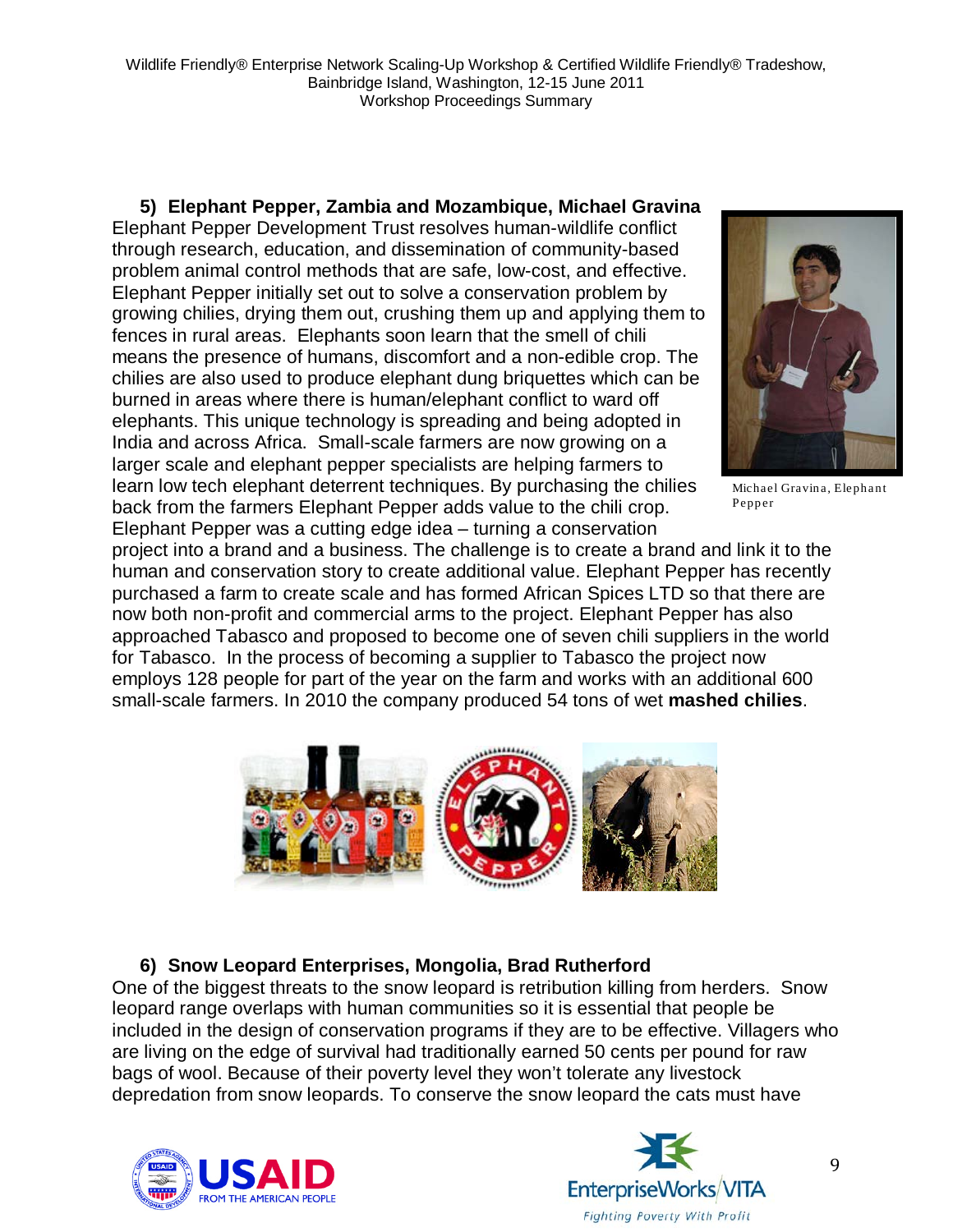value to the people living nearby. The Snow Leopard Trust assists villagers in the sale and marketing of **felted wool and other textile products** produced in these communities. Snow Leopard Enterprises (SLE) products have evolved in quality and design over the years and now people buy the products even if they are not concerned about snow leopard conservation. Sales have increased from \$14,000 in 2002 to over \$120,000 in sales currently. Investment in these communities is a long-term proposition. Sales from SLE products are making a significant difference to the women in particular. For example one woman has increased her annual income from \$46 to \$255. SLE pays a base price to producers and there is an additional 20% bonus if all conditions have been met. But if any one person breaks the agreement all community members lose their bonus. The Turner Foundation did an independent study of the program and found that 95% of participants are happy with the program.



# **7) WildlifeWorks, Kenya, Gerald Prolman**

Wildlife Works t-shirt production operation is based in the Rukinga Sanctuary that is an important wildlife corridor between Tsavo East and Tsavo West National Parks in Kenya. Wildlife Works founder Mike Korchinsky spent a lot of time in this community initially to learn what they needed and to find out if they would embrace the concept that eventually became Wildlife Works. Korchinsky built an eco-factory on Rukinga to make **t-shirts and other clothing** to provide jobs. Wildlife Works hired women in a community where 83% of the women in the village are HIV positive to work in the cutand-sew factory to create shirts which were ultimately sold in Nordstrom's. It took several years and a lot of personal investment.



In 2008 Korchinsky started a new company called Wildlife Works Carbon and he put Wildlife Works into Reducing Emissions from Deforestation and Forest Degradation (REDD) while encouraging his neighbors in the corridor to do the same. He created a methodology that is now being used in the industry and it has changed the face of the company in a profound way. Wildlife Works is preparing to launch a new retail site to sell clothes and the carbon market has provided a bridge to reach the Founder's vision.



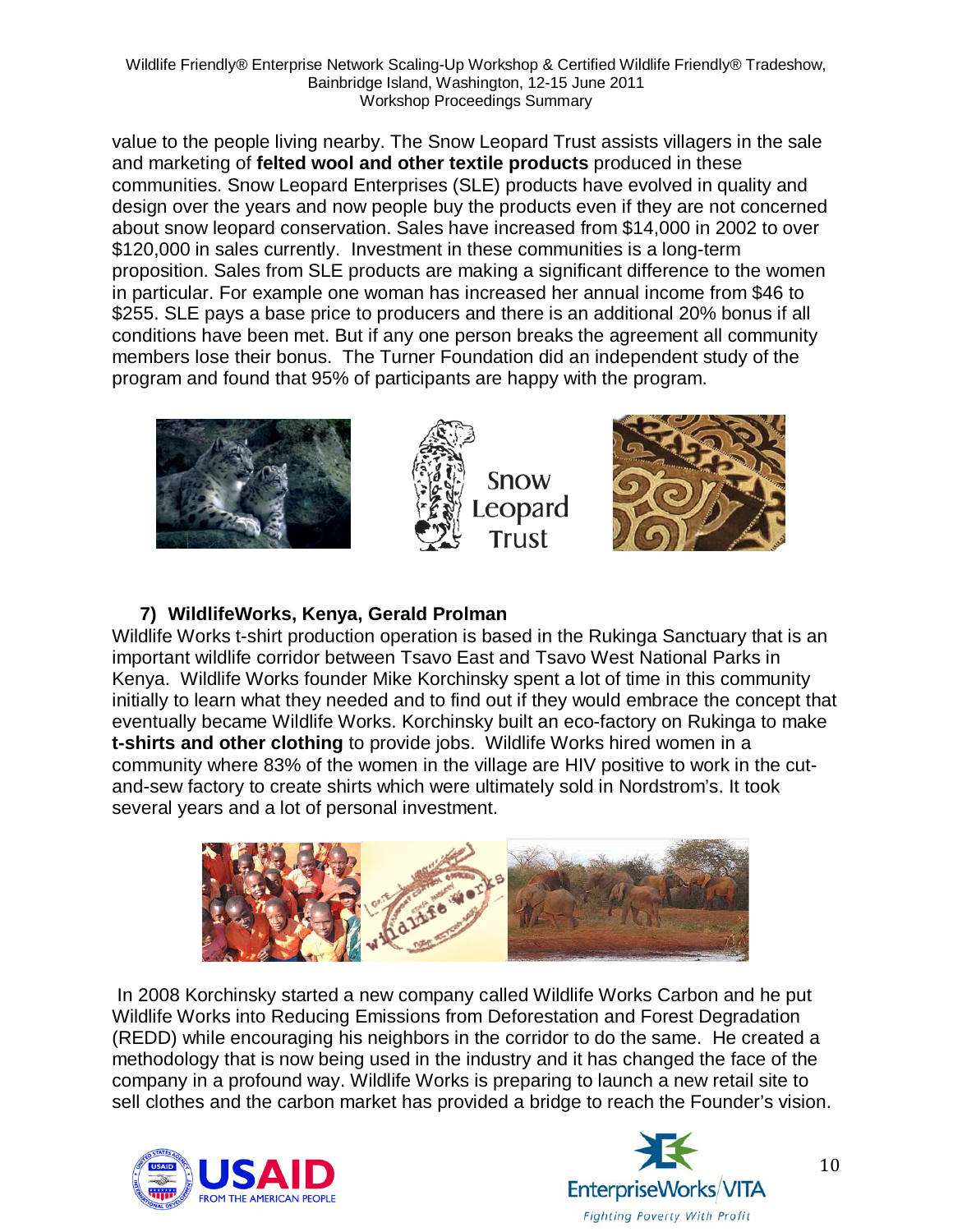Wildlife Works has made an arrangement with Puma, whose parent company is PPR the owner of Gucci, Stella McCartney and others, and Puma bought a sizable number of Wildlife Works carbon credits. In addition, everywhere that a carbon deal is completed with Puma there will also be a t-shirt factory. Soon the cotton for the t-shirts will be organic and Fair Trade sourced from Africa. The community will get several million dollars this year from this project.

#### **8) All Things Alpaca, Ecuador, Catherine Schloegel**

All Things Alpaca is an Ecuadorian business that sells **fine textiles made from alpaca fiber**. All Things Alpaca sustainably raises alpacas on a reserve in the southern Andean mountains of Ecuador, South America. Fiber is produced from a herd of 650 head of alpacas on pastures in altitudes at 9,000 (2,800 m) to 11,000 (3,500 m) feet adjacent to montane forests and high-elevation grasslands, or páramo, on a ranch in southern Ecuador which is part of a private conservation initiative called the Mazar Wildlife Reserve and covers 4,400 acres (1,800 hectares) of montane forest and paramo. The ranch borders and overlaps southern Sangay National Park, Ecuador.

All Things Alpaca partners with the local NGO, Fundación Cordillera Tropical, to monitor compliance for running a wildlife friendly operation. Over the past 3 years, the foundation has had a partnership with a team at the University of Wisconsin-Madison where Adrian Treves and his students have used motion-activated cameras to capture photos of area wildlife. All Things Alpaca is committed to socially responsible production and provides local jobs in husbandry and ranch operations, shearing, classification, spinning and transport. All Things Alpaca also provides a potential model for new alpaca operations in the region and exposure to a model of animal husbandry that allows for losses to predators and employs non-lethal protective measures.



# **9) Proyecto Titi, Colombia, Rosamira Guillen**

Cotton-top Tamarins (*Saguinus oedipus*) live only in the tropical forests of northern Colombia and are classified as Critically Endangered. In this part of Colombia there is widespread deforestation for cattle and the forest is used for subsistence by rural communities living in poverty and with a lack of economic alternatives. Only 2% of Tamarin habitat remains and the forest is highly fragmented. Tamarins were exported all over the world for biomedical research and the illegal pet trade and now a little over



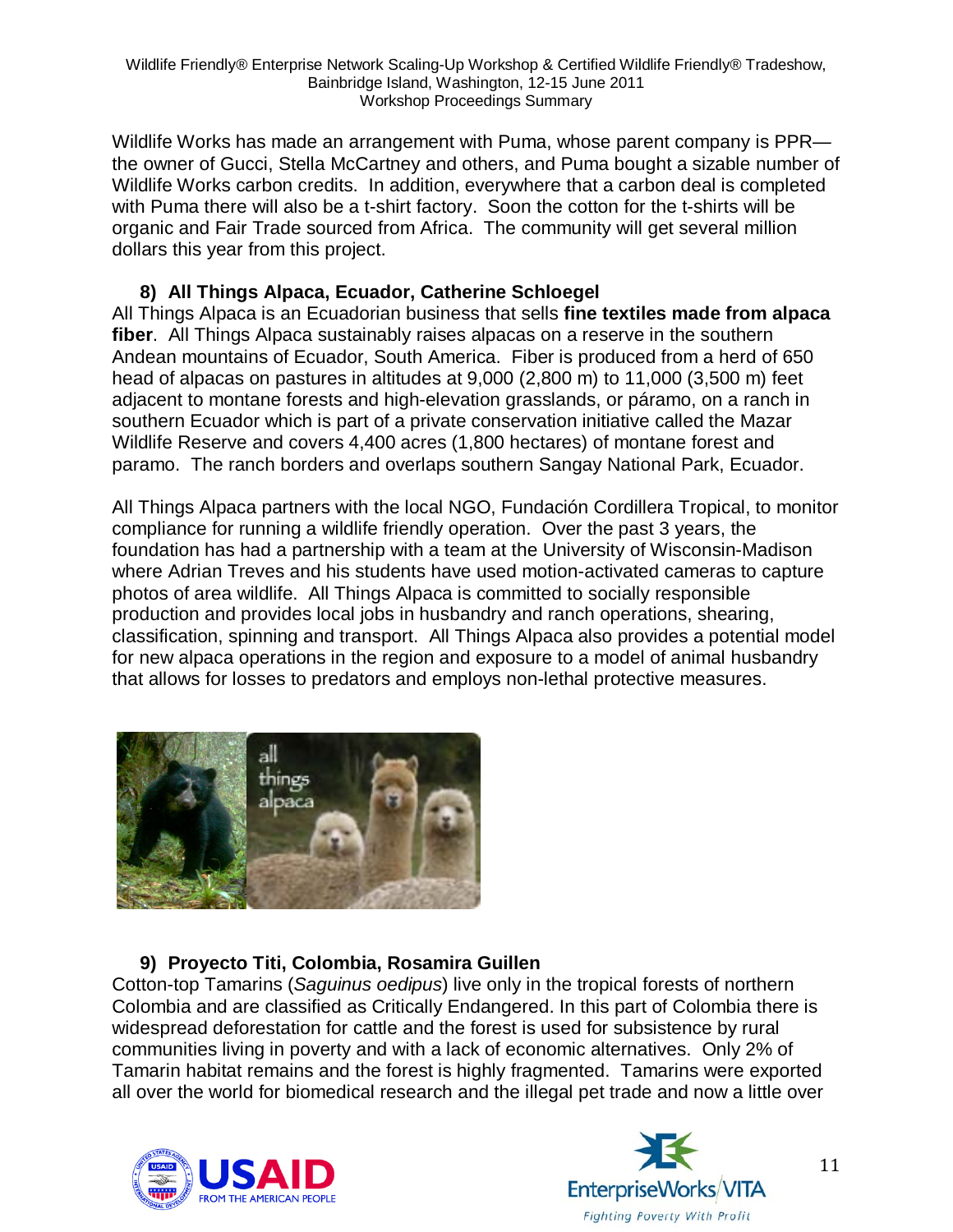7000 animals survive. Proyecto Titi taught a group of women to turn recycled trash into woven bags and the Ecomochilas project was born. **Ecomochilas tote bags** are made out of recycled plastic bags. Proyecto Titi does the marketing and also uses the sale of the product opportunity to tell the story of the Tamarin and the forest. The project has recycled over 3 million plastic bags and as a result reduces pollution and provides income alternatives. Now there are approximately 130 women involved with the project who have created their own cooperative and no longer have to work in domestic service in the big cities. As a result of their partnership with Proyecto Titi they can work from their homes and have improved livelihoods. In order to save the Cotton-tops their habitat must be conserved. By protecting forests for the Cotton-top Tamarin, Proyecto Titi is also protecting the ecosystem which supports other species as well.



# **10) Thirteen Mile Lamb and Wool, Montana, Becky Weed**

Thirteen Mile Lamb and Wool is located in an intermountain valley in southwest Montana near wildlife corridors that connect this 160 acre farm to larger areas. The

ranch operation coexists with coyotes, foxes, bears, eagles, sand hill cranes, elk, mountain lions and there continue to be wolf sightings in the surrounding areas. Sheep generate the income for the ranch. The economic losses from carnivores would have destroyed the business had it not been for the use of guard animals; first a pair of llamas and now a livestock guard dog. For many years Thirteen Mile focused on direct selling organic lamb and also sold yarn and had people knit it into products for sale. In 2003 the lambing barn was remodeled to become a solar powered wool mill and now the income is primarily from wool processing. This operation has chosen to vertically integrate on a small scale and sell **wool products**.



Becky Weed, 13 Mile Lamb & Wool







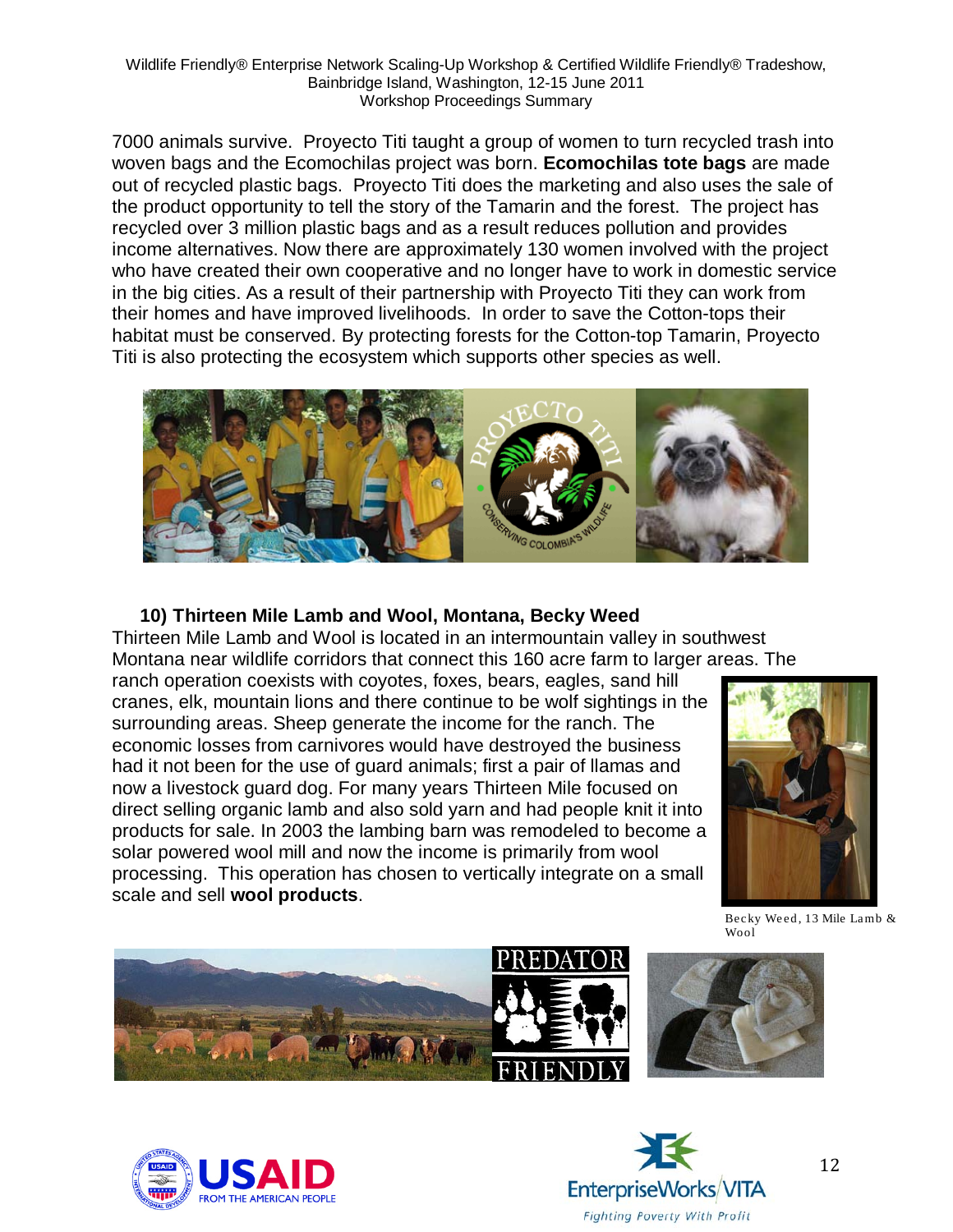#### **Private Sector Panel – Private Sector Partners' Perspective on Product Sourcing, Product Positioning with Customers, and Enterprise Advising Services**

- Aveda Estee Lauder, **Katie Galloway**
- Pacific Natural Foods, **Rory Schmick**
- Founder/Creative Director egg Sustainable Brand Development, Seattle, and acting VP Marketing, Alter Eco Americas, San Francisco, **Marty McDonald**
- Association of Zoos and Aquariums, Retail Programs Manager, Woodland Park Zoo, **Terry Blumer**
- **E** Ibis Rice, Karen Wachtel Nielsen
- Lava Lake Lamb, Hailey, Idaho, Business Manager, **Jennifer L. Douglas**
- The Hunger Site and Greater Good**,** CEO of the GreaterGood Network, **Tim Kunin**

This panel of experts was asked to provide advice on the range of ways that Wildlife Friendly® enterprises could improve their storytelling and product presentation to make the Wildlife Friendly® certification more attractive to buyers and be able to scale up.

Experts shared that it is important to first focus on the quality and consistency of the product and on ability to meet delivery times and volumes and then to focus on telling the story behind the brand. Differentiation from competitors is important since the days of paying a huge premium for niche products are over. Retailers are looking for distinction in packaging. Hangtags need to tell the product story well and in three sentences. Companies also want to be able to quantify the conservation and social impact of purchasing Wildlife Friendly® products or ingredients. Private sector participants were impressed that Wildlife Friendly® certification costs are minimal to producers so that the impact to the end retail price is low. WFEN must ask who is the target consumer, what are they looking for and what is the brand promise to them? Projects will make mistakes and need to learn from them and producers need to be willing to shoulder the risk of certification.

The panelists were then asked to give their insights on how companies might choose to use and position certification labels in conjunction with their own branding. The industry experts responded that space is a major constraint on what appears on the product package. Individual companies might choose one or two front-of-package labels with additional labels on the back or utilize other supporting collateral materials (such as websites, videos on YouTube, and marketing materials provided to retailers) to tell a larger and more complex story like Wildlife Friendly® as part of their mission to educate consumers about purchasing impacts. Companies are also responding to a number of other trends such as 'logo fatigue' and QR codes which allow purchasers to access more information through their cell phones. Hang tags, however remain important to many retailers.

Retailers and buyers felt that products did not necessarily need multiple labels but that having one label is important to vet products and provide credibility in today's green



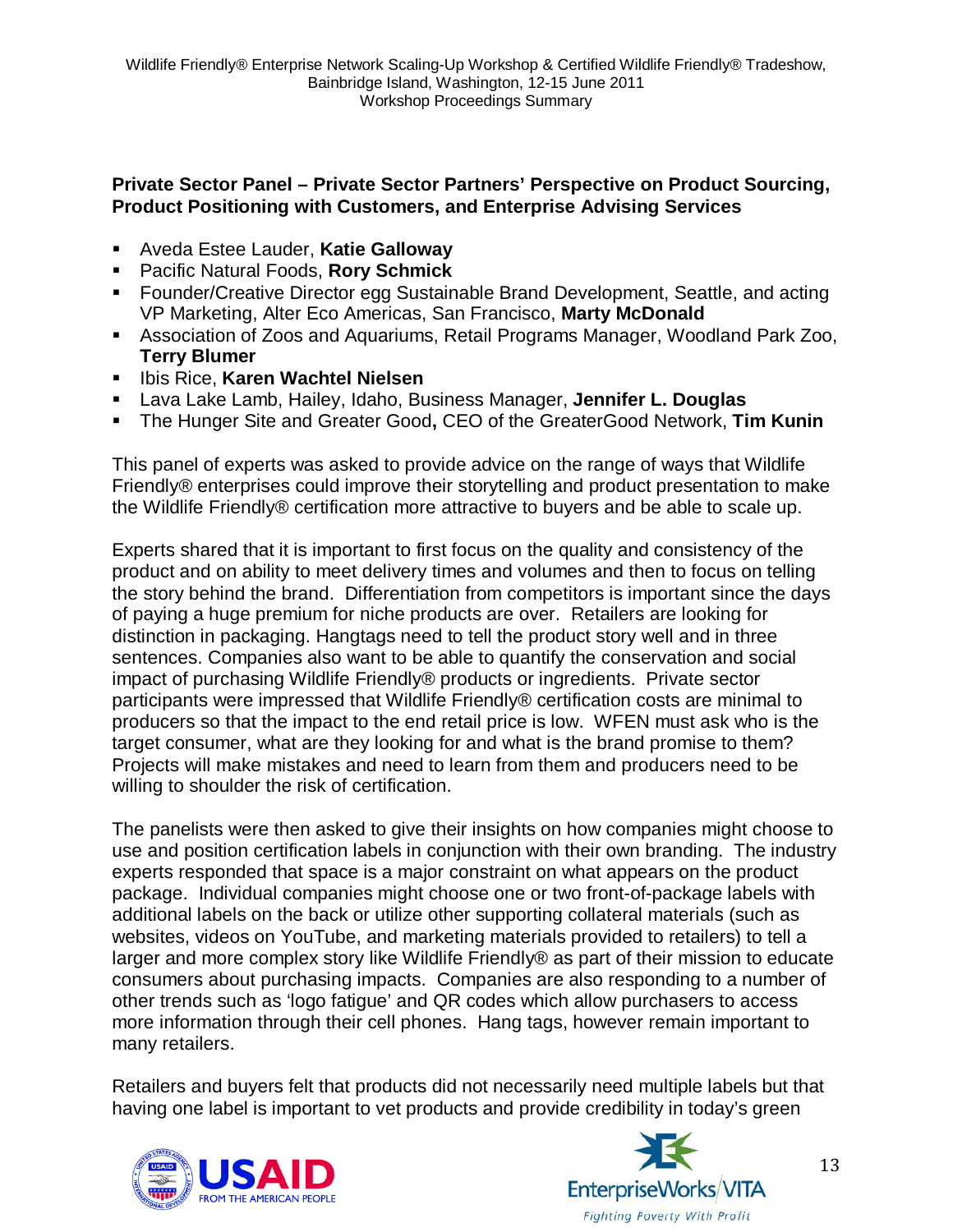trending market. However the label cannot be the factor that pushes the price point beyond the competition. In less developed countries where label fatigue is not yet prevalent Wildlife Friendly® has important opportunities especially since many products are not suitable for export. Labels remain relevant because the consumers who are paying attention are a small but influential group. And of course, if a label is driving sales, smart companies are going to showcase that label front and center on products. Consumer response to certifications is country and region specific with far more emphasis in Europe than in the US. In Europe Fair Trade and 3<sup>rd</sup> party certification have become the price of entry into the green market. Some labels are valuable at the B2B (business to business) level but not the B2C (business to consumer) level. Enterprises were advised to find out who your consumer is and listen to them and use the enlightened self-interest of consumers to target marketing strategies. There is still a small premium that consumers are willing to pay and this threshold must be discovered through trial and error. It is also important that producers begin to take the lead in these discussions themselves.

Wildlife Friendly® Enterprises are achieving success in their conservation work and have a range of products yet many are struggling to meet quality and order fulfillment requirements. There are certain realities of small-scale production for farmers around the world. How do we incorporate the true costs of doing business versus poor business models? How do we work better with natural production cycles? Buyer and producer education in both directions is essential. Producers need to be honest and transparent about their limitations and good communication is necessary. But retailers also work on cycles of their own relating to advertisement purchasing and holidays. English language and email skills are critical. The ability to compromise is important for both buyer and producer. Retailers are often willing to forgive unavoidable production challenges for a great product with a great story.

While there is demand for certified products, another common theme is the shortage of capacity building services that assist producer groups with basic business skills, managing quality control and fulfillment, and implementing realistic business plans. Panelists were asked for their perspective for more efficient delivery of 'enterprise advising services' that maximize private sector expertise, NGO skills and donor investments.

Enterprises were advised to identify where partnering with another organization makes sense and to formulate a business model with staged planning. Peer-to-peer consulting can be helpful and points to the origins of WFEN as a network and a community of practice. Buyers need to work directly with producers to create products, and products need to be connected with the consumers who purchase them. Remember that there is a lot of money within countries and regional trade shows are excellent venues for products that cannot be exported. WFEN could organize a co-branded trade show display table for multiple enterprises more efficiently than if each enterprise attended on their own. Wildlife Friendly® enterprises have power in their stories and must learn to communicate them quickly and simply to consumers. Panelists explained that retailers don't always have a vested interest in telling *your* story. It is valuable if your brand is